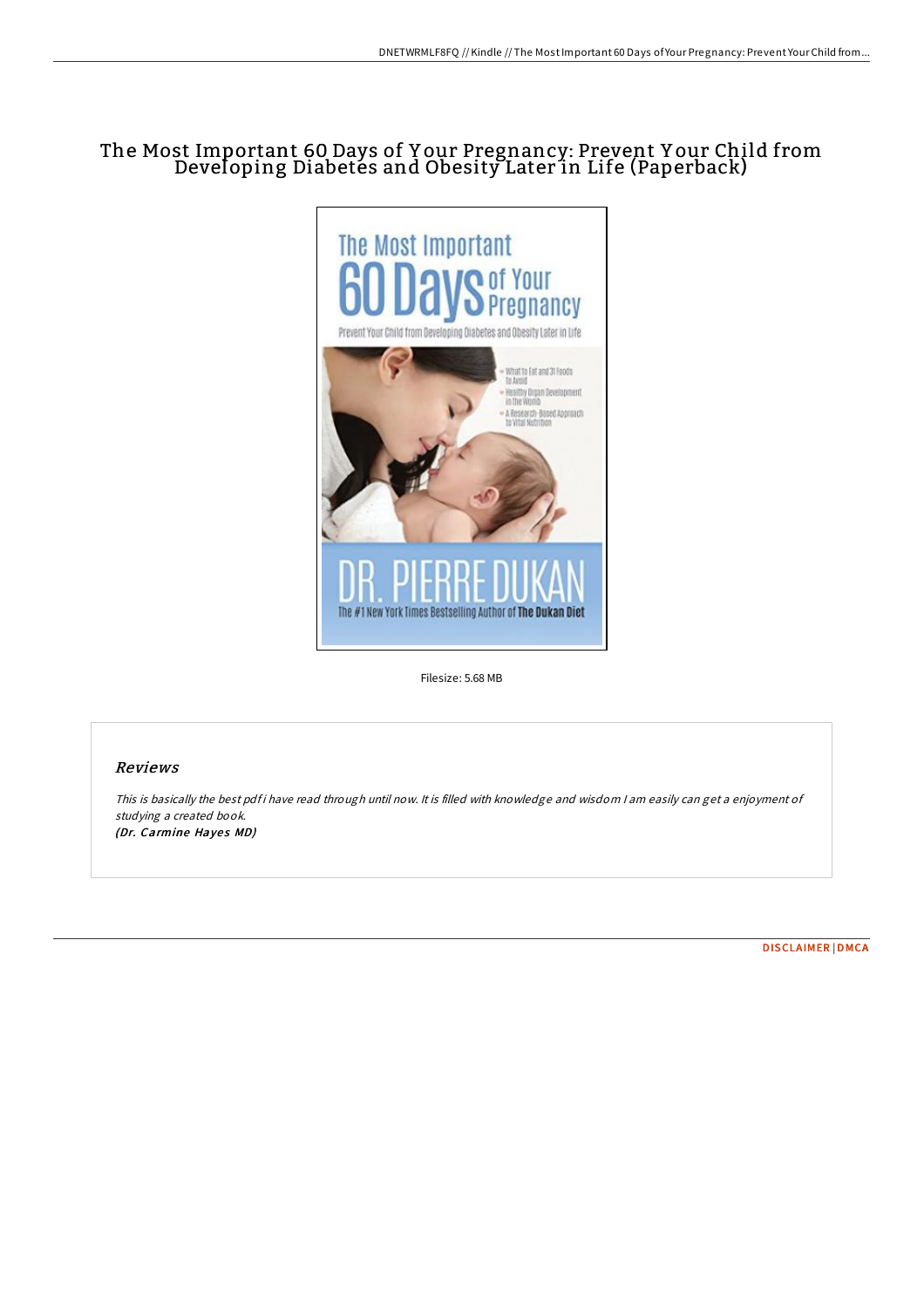## THE MOST IMPORTANT 60 DAYS OF YOUR PREGNANCY: PREVENT YOUR CHILD FROM DEVELOPING DIABETES AND OBESITY LATER IN LIFE (PAPERBACK)



Ulysses Press, 2017. Paperback. Condition: New. Language: English . Brand New Book. A LIFETIME OF HEALTH STARTS NOW A healthy diet is important every day of pregnancy. However, new research shows that what you eat during months four and five is most critical. Making smart food choices during that 60-day window, when your baby s organs are at a vital stage of development, will help protect his or her long-term health. In this groundbreaking book, Dr. Pierre Dukan uses the latest discoveries in epigenetics and embryology to create a diet and lifestyle plan that will improve your personal health while helping your child avoid obesity and diabetes later in life. The easy-to-follow program includes: - 60-day action plan - 5-step daily diet - 24 delicious foods to eat freely - 8 foods that must be eliminated.

E Read The Most Important 60 Days of Your Preg[nancy:](http://almighty24.tech/the-most-important-60-days-of-your-pregnancy-pre.html) Prevent Your Child from Developing Diabetes and Obesity Later in Life (Paperback) Online

 $\blacksquare$ Download PDF The Most Important 60 Days of Your Preg[nancy:](http://almighty24.tech/the-most-important-60-days-of-your-pregnancy-pre.html) Prevent Your Child from Developing Diabetes and Obesity Later in Life (Paperback)